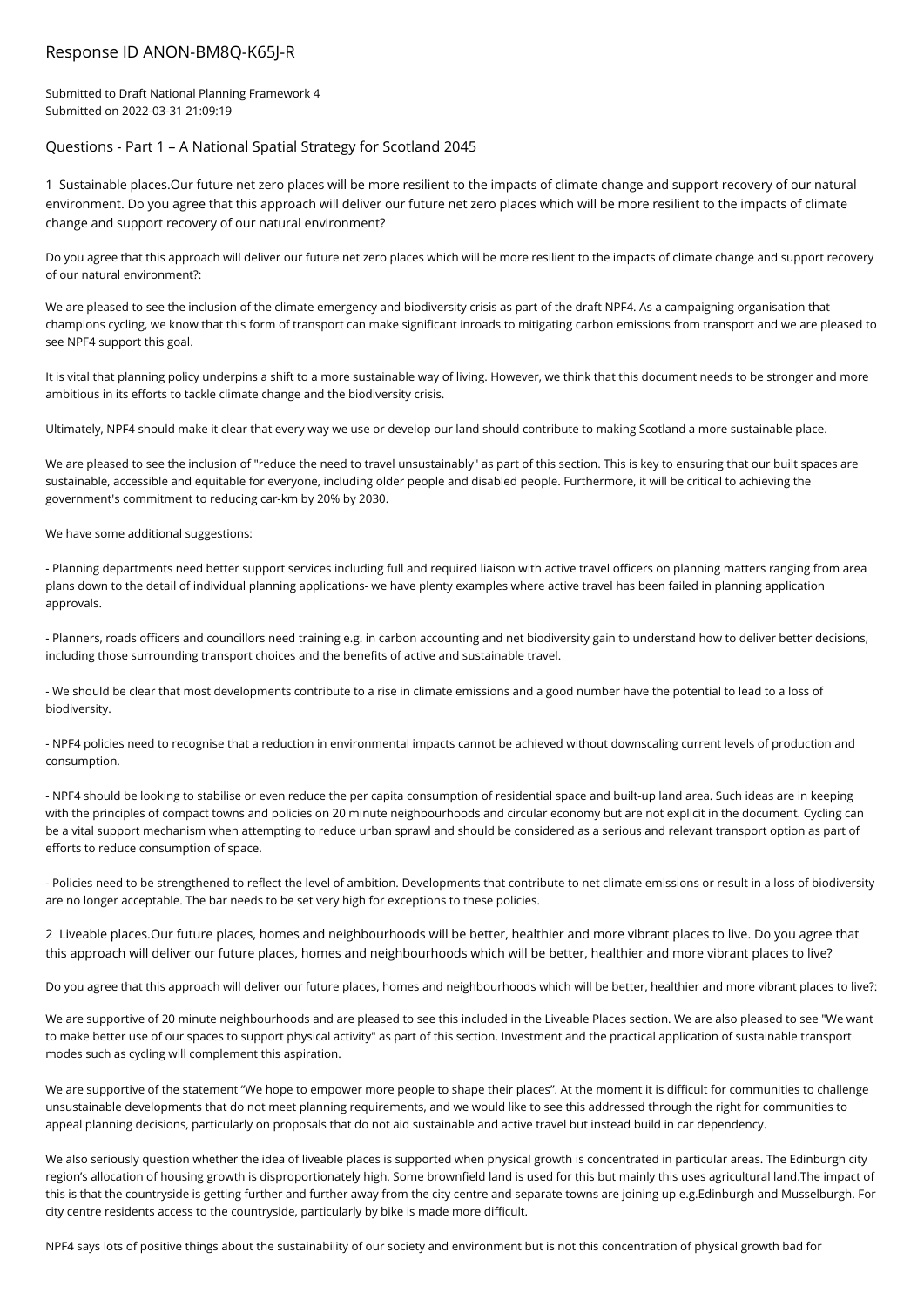wellbeing? Should a truly sustainable society not avoid over concentration of development and try to ensure people are not cut off from the countryside. A sustainable travel network and green travel corridors are fine but we also need the countryside to be nearby too. In as much as it is needed at all, the physical growth of places needs to be more evenly distributed across the country.The spatial strategy / policy of the Government should be bolder about directing economic activity.

3 Productive places.Our future places will attract new investment, build business confidence, stimulate entrepreneurship and facilitate future ways of working – improving economic, social and environmental wellbeing.Do you agree that this approach will deliver our future places which will attract new investment, build business confidence, stimulate entrepreneurship and facilitate future ways of working – improving economic, social and environmental wellbeing?

Do you agree that this approach will deliver our future places which will attract new investment, build business confidence, stimulate entrepreneurship and facilitate future ways of working – improving economic, social and environmental wellbeing?:

We are pleased to see reference to a wellbeing economy, which is an economic model that rejects growth at all costs and instead focuses on serving people and communities first and foremost, offering a path toward greater social well-being and environmental health.

This section states "green investment is a key priority for the coming years", however the definition of "green investment" is not clear here. What does this mean in practice? A definition is needed if it is not to mean many things to different people.

4 Distinctive places.Our future places will be distinctive, safe and pleasant, easy to move around, welcoming, nature-positive and resource efficient.Do you agree that this approach will deliver our future places which will be distinctive, safe and pleasant, easy to move around, welcoming, nature-positive and resource efficient?

Do you agree that this approach will deliver our future places which will be distinctive, safe and pleasant, easy to move around, welcoming, nature-positive and resource efficient?:

Distinctive Places states that future developments will be "easy to move around", but does not back this up with anything meaningful.

It would be good to include more mention of movement here - how our towns and cities could be shaped to allow everyone to move about easily by sustainable means and without the pollution, noise and danger imposed on citizens when places allow significant and unimpeded car access. People in future settlements, including people with mobility considerations, should not normally need access to a private car, especially when these developments are within 20 minute neighbourhoods.

5 Distinctive places.Our future places will be distinctive, safe and pleasant, easy to move around, welcoming, nature-positive and resource efficient.Do you agree that the spatial strategy will deliver future places that overall are sustainable, liveable, productive and distinctive?

Do you agree that the spatial strategy will deliver future places that overall are sustainable, liveable, productive and distinctive?:

6 Spatial principles.Do you agree that these spatial principles will enable the right choices to be made about where development should be located?

Do you agree that these spatial principles will enable the right choices to be made about where development should be located?:

7 Spatial Strategy Action Areas.Do you agree that these spatial strategy action areas provide a strong basis to take forward regional priority actions?

Do you agree that these spatial strategy action areas provide a strong basis to take forward regional priority actions?:

8 North and west coastal innovation.Do you agree with this summary of challenges and opportunities for this action area?

Do you agree with this summary of challenges and opportunities for this action area?:

9 North and west coastal innovation.What are your views on these strategic actions for this action area?

What are your views on these strategic actions for this action area? :

10 Northern revitalisation.Do you agree with this summary of challenges and opportunities for this action area?

Do you agree with this summary of challenges and opportunities for this action area?:

11 Northern revitalisation.What are your views on these strategic actions for this action area?

What are your views on these strategic actions for this action area?:

12 North east transition.Do you agree with this summary of challenges and opportunities for this action area?

Do you agree with this summary of challenges and opportunities for this action area?:

13 North east transition.What are your views on these strategic actions for this action area?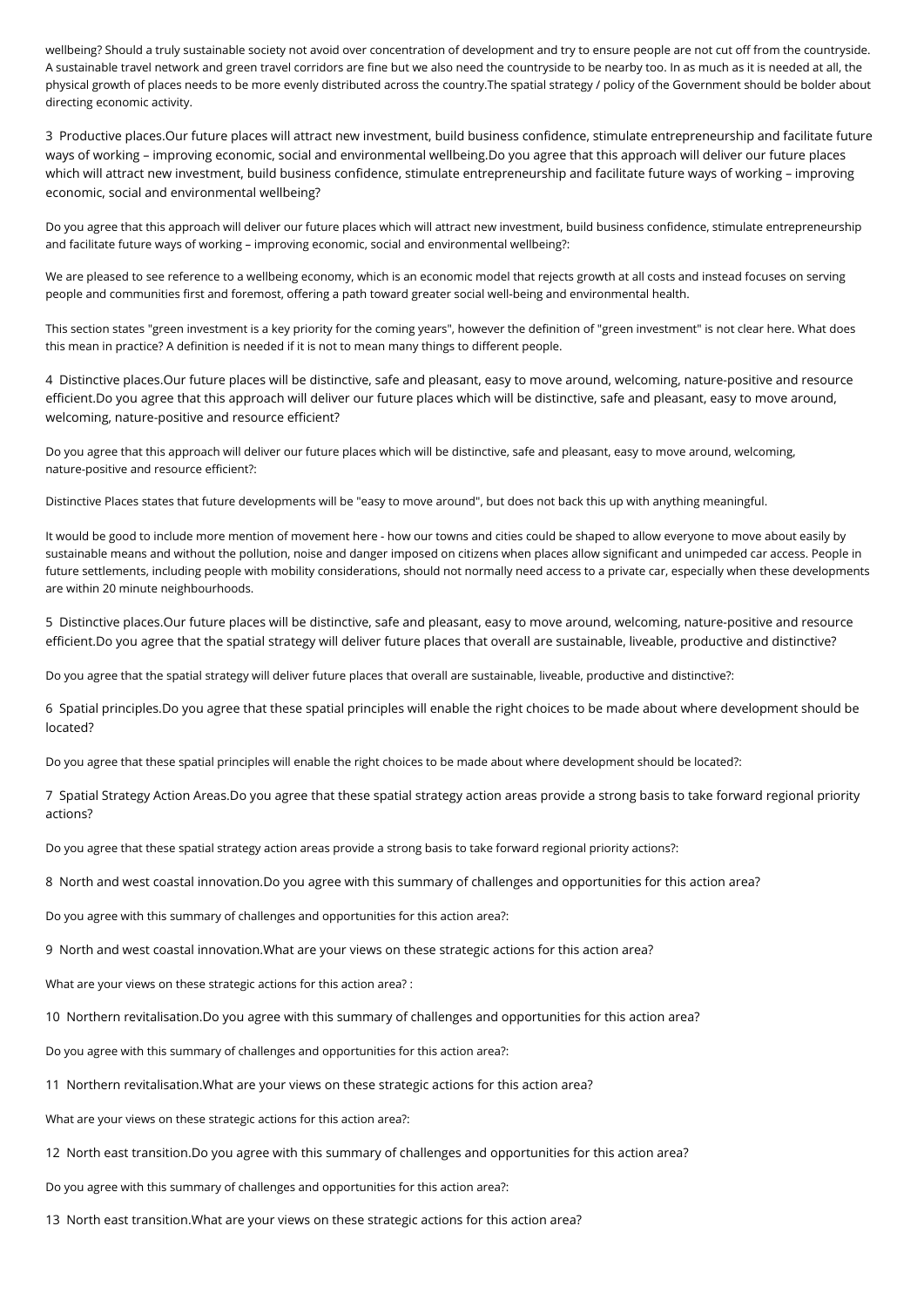What are your views on these strategic actions for this action area?:

14 Central urban transformation.Do you agree with this summary of challenges and opportunities for this action area?

Do you agree with this summary of challenges and opportunities for this action area? :

We welcome the recognition of the need to decarbonise transport and tackle congestion as well as creating more inclusive, greener and sustainable places in the summary for the Central Urban Transformation.

Given the opportunities afforded by active travel, including cycling, in helping to address the challenges presented for this action area, we would like to see it receive specific mention in the summary of challenges and opportunities. Investment in active travel could not only help to decarbonise transport and reduce congestion, it could also help to tackle health inequalities and provide people with opportunities for outdoor recreation.

15 Central urban transformation.What are your views on these strategic actions for this action area?

What are your views on these strategic actions for this action area? :

Action 13, "Pioneer low-carbon, resilient urban living" is particularly welcome as it recognises the need to invest in active travel networks and reduce urban car use. We would also like to see both active travel and reduction in car use recognised for the roles they can play in addressing health inequalities (increased physical activity, reduced pollution) and weigh the importance of measures to promote these accordingly.

Action 16, "Rediscover urban coasts and waterfronts". We welcome the progressing of long-distance walking and cycling routes and reclaim the waterfront. These routes should be well integrated with routes going inland and form part of the wider active travel infrastructure for the areas affected.

Action 17, "Reuse of land and buildings" is also welcome as use of brownfield sites is important in creating more compact cities which are easier to move around by active travel modes, including cycling. We would like to see an ambitious approach to this action and wording which reflects the opportunities offered, including the opportunities for the development of active travel infrastructure. For example, there are a growing number of places around the world where roads have been transformed into successful urban parks with active travel routes (e.g. Cheonggyecheon Restoration Project in Seoul, South Korea and the conversion of the right wing of the River Seine into a park in Paris, France).

Action 21, "Improve urban accessibility". We support the development of 20 minute neighbourhoods. Given the importance of cycling, walking and wheeling to the success of 20 minute neighbourhoods and improving urban accessibility more generally, we would like active travel infrastructure and reduction in car use to be given specific mention in this action point. Mass transit developments are welcome but must be completed with a holistic approach, which takes into account the safety of other road users and facilitates the use of active travel as part of journeys by mass transit.

16 Southern sustainability.Do you agree with this summary of challenges and opportunities for this action area?

Do you agree with this summary of challenges and opportunities for this action area?:

17 Southern sustainability.What are your views on these strategic actions for this action area?

What are your views on these strategic actions for this action area?:

18 National Spatial Strategy.What are your overall views on this proposed national spatial strategy?

What are your overall views on this proposed national spatial strategy?:

Overall, the action areas broadly support Spokes' objectives to enable more people to safely cycle for everyday trips. We recognise that this is a strategic document and therefore doesn't get into fine details around sustainable transport in the wider context of planning in specific areas.

It is good to see focus on modal shift away from the car, towards 20 minute neighbourhoods and active travel networks. We would be keen to see more inclusion of mobility hubs, on-demand transport and last-mile logistics as part of the planning solutions to enable more sustainable transport choices for individuals and businesses in both urban and rural areas.

An important point is that there is mention of "travelling unsustainably" sprinkled throughout, but it is not made clear what this encompasses. What is the definition of this in practice? Would the same number of short car trips currently taken by ICE vehicles and swapped out to EVs be considered travelling sustainably? It's obvious that car trips swapped from ICE to EV are still unsustainable in many different ways (congestion, lack of physical activity, road safety etc). Our view is that sustainable transport is accessible, environmentally sound and equitable, so would mean walking, wheeling, cycling, public transport and, where cars are needed, car clubs or other shared provision.

### Questions - Part 2 - National developments

19 Do you think that any of the classes of development described in the statements of need should be changed or additional classes added in order to deliver the national development described?

Do you think that any of the classes of development described in the statements of need should be changed or additional classes added in order to deliver the national development described?:

We note the inclusion of urban/mass transit networks as national strategy 3. Spokes supports public transport and specifically expansion of Edinburgh's tram system. However, despite warnings from ourselves and others, the first Edinburgh tram line was installed with virtually zero consideration for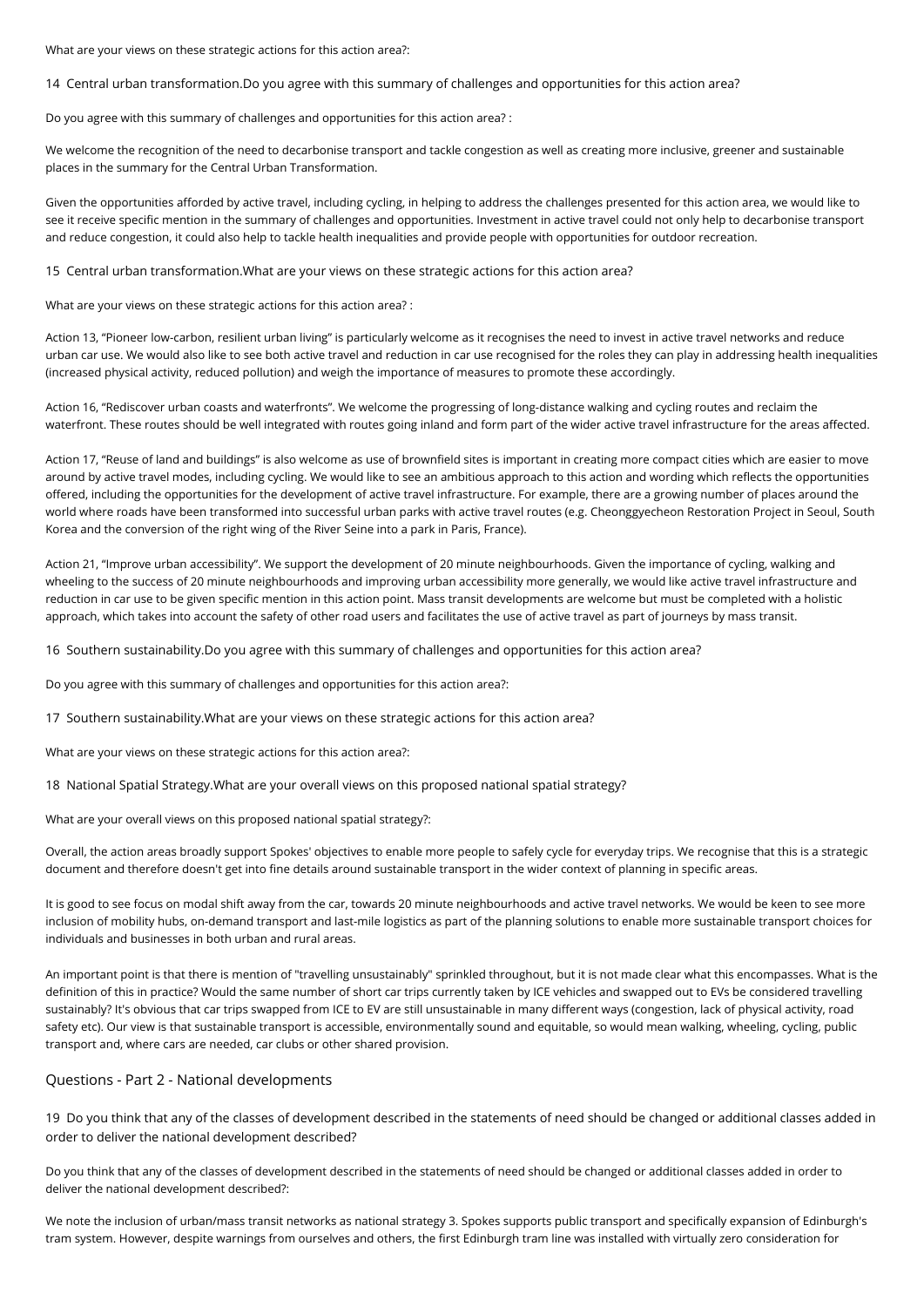cyclists (or pedestrians). It was also under a design and build contract where amendments could only be made at exorbitant cost.

The basic tramline layout is therefore particularly cycle-hostile and as a result literally hundreds of people have attended A&E following bicycle/tramline crashes (research by Prof Chris Oliver) some with life-changing injuries, many suffering days or weeks of pain off work, and of course there has been a tramline-related death. We have been convinced from the outset, as we unsuccessfully tried to impress on the promoters in the early planning days, that a different tramline layout, along the same route, would have brought far fewer injuries - and indeed Edinburgh Council is now installing a series of measures which attempt to ameliorate the position at some of the worst locations, although sadly the basic layout can not be changed.

Therefore the wording of this national development must be very explicit that mass transit expansion must be designed holistically with associated active travel provision, to ensure safety as well as boosting active travel. Specific reference must also be made to ensuring segregated cycle provision alongside tramlines and provision of safe crossing points of the tramlines - and indeed for pedestrians. Although by far the greatest number of tramline injuries have been to cyclists, Prof Oliver's research shows that the poor layout and design of the initial tramlines has also resulted in a significant number of pedestrian injuries.

20 Is the level of information in the statements of need enough for communities, applicants and planning authorities to clearly decide when a proposal should be handled as a national development?

Is the level of information in the statements of need enough for communities, applicants and planning authorities to clearly decide when a proposal should be handled as a national development?:

Statement 2 covers the national walking, wheeling and cycling network. Is this network defined as Sustrans numbered routes? It is unclear from the statement which active travel routes are currently considered part of a national network.

#### The document states:

"New/and or upgraded routes suitable for a range of users for walking, cycling and wheeling that help create a national network that facilitates short and longer distance journeys and linkages to multi-modal hubs."

However, it is worth noting that many active travel networks in villages, towns and cities are fragmented - they are not really networks at all. It is arguable that any good quality cycling and walking infrastructure would contribute to a national network.

Spokes believes that there may be more clarity required on what proposals or routes would actually comprise being part of a national network. All active travel infrastructure creating or upgrading fragmented routes in urban and rural areas could easily be considered of national importance, as our current network is so rudimentary and lacks connectivity across population centres in Scotland.

21 Do you think there are other developments, not already considered in supporting documents, that should be considered for national development status?

Do you think there are other developments, not already considered in supporting documents, that should be considered for national development status?:

### Questions - Part 3 – National Planning Policy

22 Sustainable Places.We want our places to help us tackle the climate and nature crises and ensure Scotland adapts to thrive within the planet's sustainable limits. Do you agree that addressing climate change and nature recovery should be the primary guiding principles for all our plans and planning decisions?

Do you agree that addressing climate change and nature recovery should be the primary guiding principles for all our plans and planning decisions? :

Yes, we agree that addressing climate change and nature recovery should be at the heart of the planning system and decision making. Cycling as a sustainable form of transport has a big role to play as part of this system.

However, the current wording in the draft NPF4 doesn't say that policies on climate and nature should be given more weight than other policies, so it's not clear how these issues will be considered in decisions. We would like to see more weight given to policies which aim to tackle the climate and nature crisis, including policies which support active travel. Without this, there is a risk that unsustainable, car-centred developments will continue to be granted planning permission.

23 Policy 1: Plan-led approach to sustainable development.Do you agree with this policy approach?

Do you agree with this policy approach?:

We support a plan led system of planning. A plan led system provides certainty for communities, as well as developers, and in theory provides a degree of democratic involvement and accountability.

The policy should state that developments which stray from local development plans (LDPs) should be actively and strongly discouraged - if not outright refused - otherwise it defeats the purpose of LDPs. Applications that are submitted out with LDPs waste the time and resources of planners and the limited time and effort of the public and voluntary organisations (such as ourselves) who respond to consultations on LDPs in good faith.

We also have examples where approved plans for areas of the city are not adhered to by developers of individual sites within that area; in particular losing the option for high quality active travel networks which the plan had promised. Even where the routes are provided, pedestrian/cycle conflict is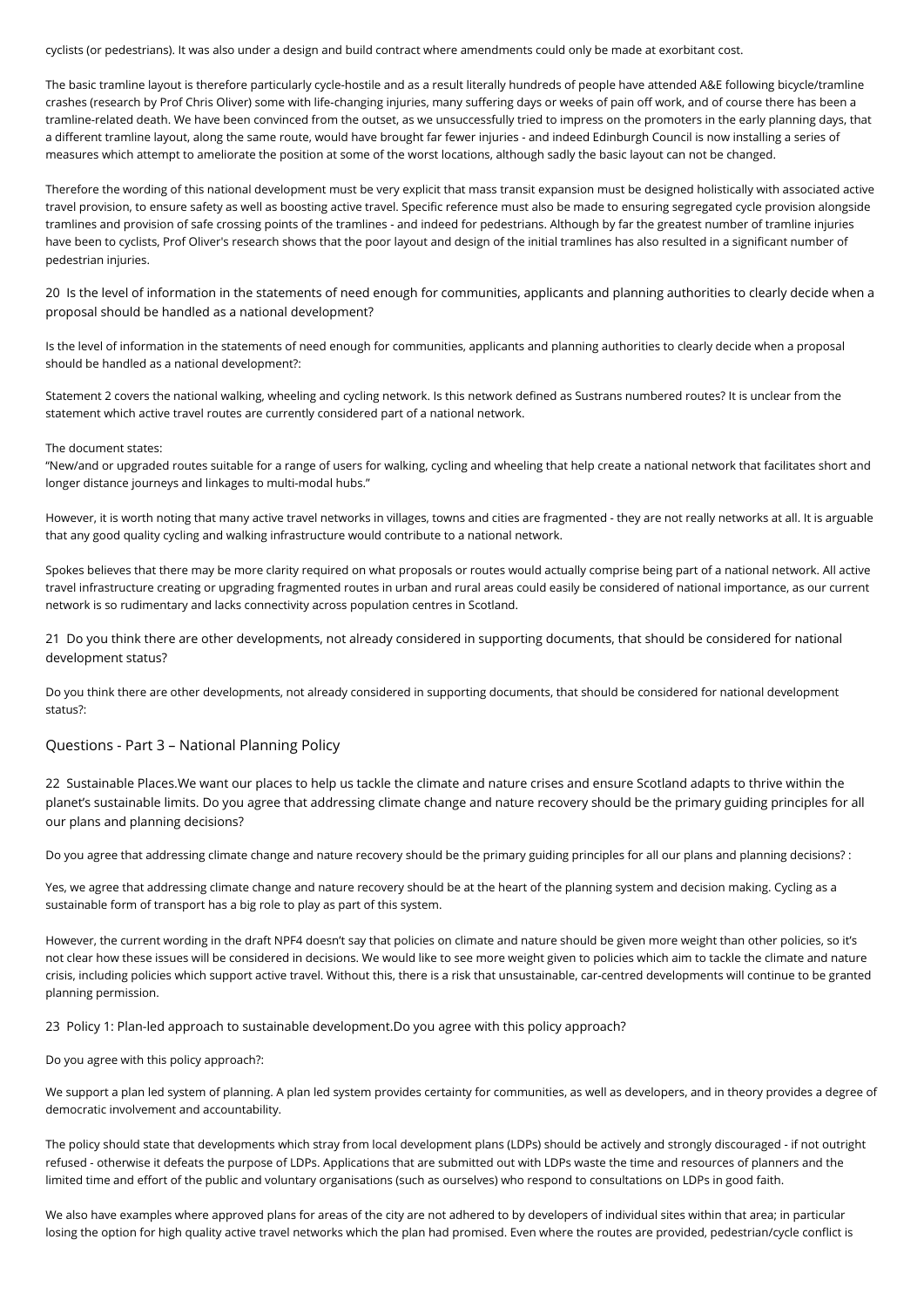often built in by the developers. Councils can be too keen to approve such developments for economic reasons, conveniently overlooking the damage to the potential active travel network.

24 Policy 2: Climate emergency.Do you agree that this policy will ensure the planning system takes account of the need to address the climate emergency?

Do you agree that this policy will ensure the planning system takes account of the need to address the climate emergency? :

If Scotland is serious about using planning to tackle the climate and nature emergencies, it stands to reason that we should not be planning for, or consenting to, any new development that will contribute to climate change or the loss of biodiversity unless it is absolutely necessary to meet social needs.

Part c) of this policy provides significant wiggle room for unsustainable developments. What are the criteria for "proposed development... in the long-term public interest"? This statement is nebulous at best, and without clear parameters as to what "long-term public interest" is, it could be used to push through development that actively works against net zero ambitions. As we are in a declared climate emergency, unsustainable developments that add net carbon emissions should not be progressed.

Also on part c), re the following statement "Where significant emissions are likely (even as minimised) in relation to national decarbonisation pathways but the planning authority is minded to grant consent, emissions off-setting measures may be considered including nature-based solutions". While we argue that any unsustainable developments should be refused, off-setting measures should be a requirement rather than merely a consideration.

We suggest amendments to this policy in its current form:

- This policy must make it clear that emission reductions and a lack of support for high emitting developments is the policy's primary aim, with offsetting very much a last resort.

- Exemptions should not be seen as a standard approach, but very much a last resort.

- The public interest exemption must be removed. Although significant emissions are not defined, it is clear that any development that contributes significantly or even moderately to climate emissions cannot be viewed as being in the long term public interest.

- Significant emissions need to be defined or made clear how they would be measured.

- Viability exemptions should be removed

25 Policy 3: Nature crisis.Do you agree that this policy will ensure that the planning system takes account of the need to address the nature crisis?

Do you agree that this policy will ensure that the planning system takes account of the need to address the nature crisis? :

The climate and biodiversity crises are interlinked. We therefore suggest that Policy 3 should be amended to echo Policy 2a), by stating 'When considering all development proposals significant weight should be given to the nature crisis'.

26 Policy 4: Human rights and equality.Do you agree that this policy effectively addresses the need for planning to respect, protect and fulfil human rights, seek to eliminate discrimination and promote equality?

Do you agree that this policy effectively addresses the need for planning to respect, protect and fulfil human rights, seek to eliminate discrimination and promote equality?:

This policy should recognise that to achieve equality in the planning system communities should have the same rights and opportunities as developers. This includes the right to appeal the planning decisions that are contrary to LDPs. Providing communities with a right to appeal will also help deliver Policy 1.

27 Policy 5: Community wealth buildingDo you agree that planning policy should support community wealth building, and does this policy deliver this?

Do you agree that planning policy should support community wealth building, and does this policy deliver this?:

28 Policy 6: Design, quality and place.Do you agree that this policy will enable the planning system to promote design, quality and place?

Do you agree that this policy will enable the planning system to promote design, quality and place?:

It would be pertinent to include transport policies which dovetail into planning, such as the newly revamped Cycling By Design, in this section.

RE Designed for lifelong health and wellbeing - we would like to see inclusion of neighbourhoods being easily permeable for cycles, as well as being walkable.

RE Well connected and easy to move around - there is no mention of cycling here, which is an oversight. The phrase "designing places for everyone for walking and wheeling" excludes cycles as a sustainable transport option and the sentence should be amended to include cycling.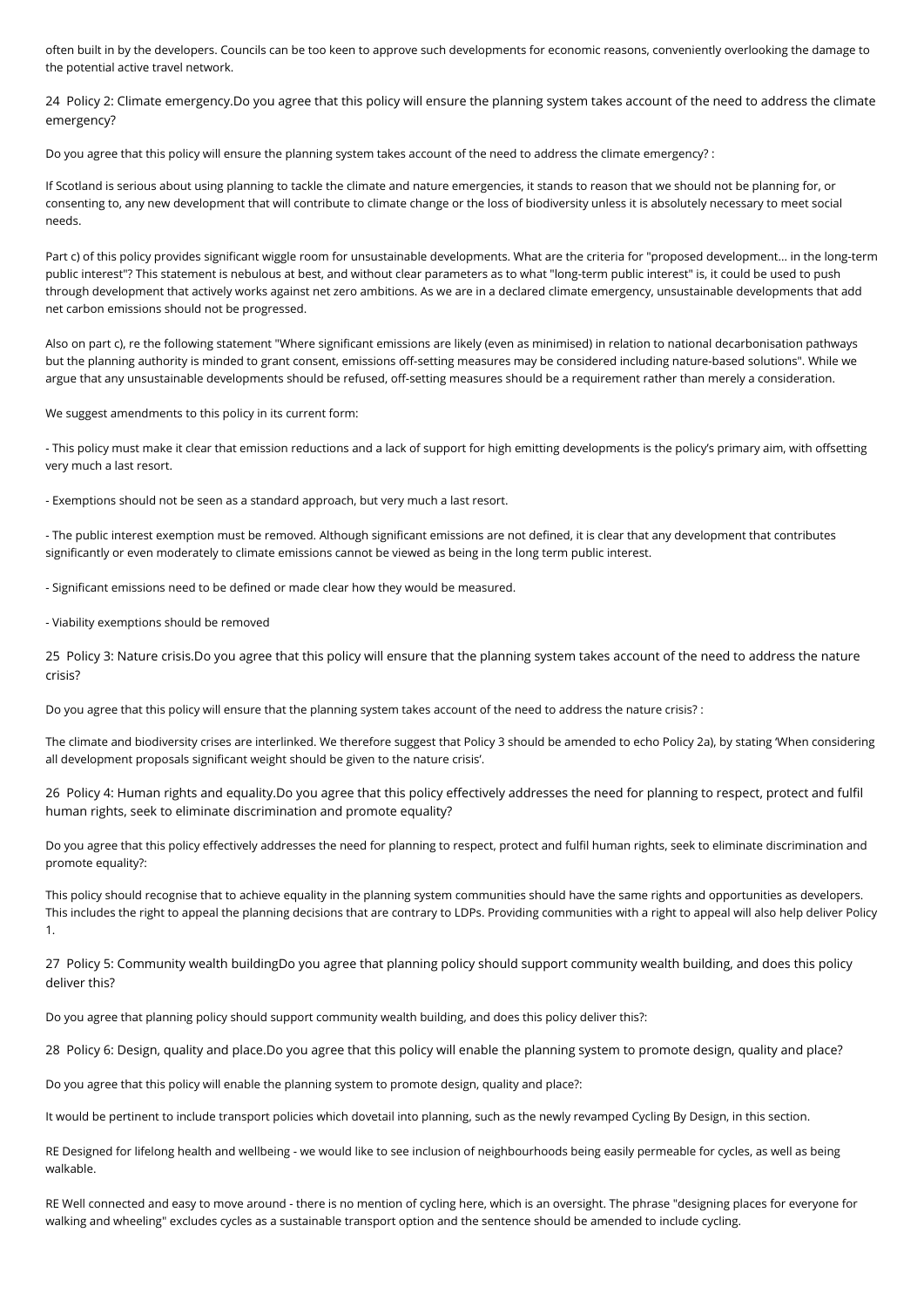29 Policy 7: Local living.Do you agree that this policy sufficiently addresses the need to support local living?

Do you agree that this policy sufficiently addresses the need to support local living? :

30 Policy 8: Infrastructure First.Do you agree that this policy ensures that we make best use of existing infrastructure and take an infrastructure-first approach to planning?

Do you agree that this policy ensures that we make best use of existing infrastructure and take an infrastructure-first approach to planning?:

31 Policy 9: Quality homes.Do you agree that this policy meets the aims of supporting the delivery of high quality, sustainable homes that meet the needs of people throughout their lives?

Do you agree that this policy meets the aims of supporting the delivery of high quality, sustainable homes that meet the needs of people throughout their lives?:

32 Policy 10: Sustainable transport.Do you agree that this policy will reduce the need to travel unsustainably, decarbonise our transport system and promote active travel choices?

Do you agree that this policy will reduce the need to travel unsustainably, decarbonise our transport system and promote active travel choices?:

In general this section contains too many ambiguities and let-outs which will enable unsustainable development to proceed. We list below some of the most obvious examples.

Part f) has no reference to carbon emissions from the building of trunk road junctions. Carbon emissions from the build and, even more significantly, the resulting likely rise in private car trips should be included as considerations for refusal. Expanding road capacity at the same time as committing to cutting car-km by 20% makes no sense at all, and generates widespread scepticism as to how genuine is the 20% commitment.

Part g) states "Development proposals should put people and place before unsustainable travel where appropriate". If the government is serious about its climate ambitions, and its 20% car-km reduction commitment, this should always be the case, not just when considered appropriate. There is opportunity for unsustainable developments that are car-dominated to progress based on this statement in its current form.

Part g) states "Effective design can reduce the number and speed of vehicles and provide safe crossings on local roads". In our view, effective design MUST reduce the number and speed of vehicles - this should not be an option.

Part h) of this policy is unclear in its current form, as it can be interpreted in several different ways. For example, it could be interpreted that if a development would increase reliance on the private car, then it can be approved as long as there are cycle routes, walking infrastructure and access to public transport. This policy statement should be amended so that it is very clear that any developments that increase reliance on the private car should be refused, regardless of associated sustainable transport infrastructure.

We have known for a very long time that by making driving convenient and accessible to people, it is the mode of transport that most will choose, regardless of quality and access to public transport or walking/cycling infrastructure. The Scottish Government has committed to reduce vehicle trips by 20% by 2030 - they will absolutely not be met if private vehicles continue to be the easiest and most convenient transport choice, even when sustainable alternatives exist.

Scottish planning policy must be absolutely clear that any developments that increase reliance on the private car should be refused outright.

33 Policy 11: heat and cooling.Do you agree that this policy will help us achieve zero emissions from heating and cooling our buildings and adapt to changing temperatures?

Do you agree that this policy will help us achieve zero emissions from heating and cooling our buildings and adapt to changing temperatures? :

34 Policy 12: Blue and green infrastructure, play and sport.Do you agree that this policy will help to make our places greener, healthier, and more resilient to climate change by supporting and enhancing blue and green infrastructure and providing good quality local opportunities for play and sport?

Do you agree that this policy will help to make our places greener, healthier, and more resilient to climate change by supporting and enhancing blue and green infrastructure and providing good quality local opportunities for play and sport?:

35 Policy 13: Sustainable flood risk and water management.Do you agree that this policy will help to ensure places are resilient to future flood risk and make efficient and sustainable use of water resources?

Do you agree that this policy will help to ensure places are resilient to future flood risk and make efficient and sustainable use of water resources?:

36 Policies 14 and 15 – Health, wellbeing and safety.Do you agree that this policy will ensure places support health, wellbeing and safety, and strengthen the resilience of communities?

Do you agree that this policy will ensure places support health, wellbeing and safety, and strengthen the resilience of communities?: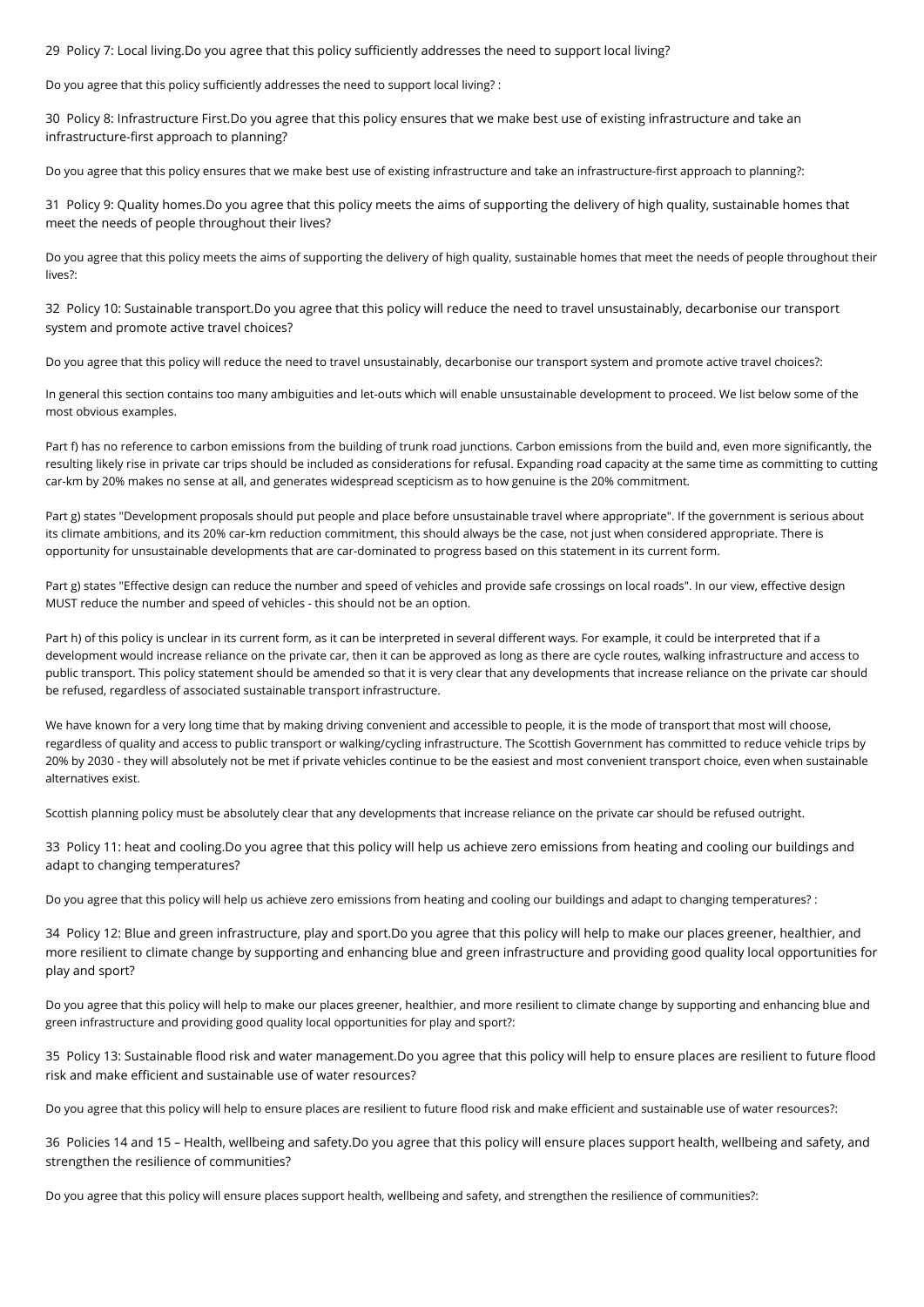37 Policy 16 – land and premises for business and employment.Do you agree that this policy ensures places support new and expanded businesses and investment, stimulate entrepreneurship and promote alternative ways of working in order to achieve a green recovery and build a wellbeing economy?

Do you agree that this policy ensures places support new and expanded businesses and investment, stimulate entrepreneurship and promote alternative ways of working in order to achieve a green recovery and build a wellbeing economy?:

### Questions - Part 3 - National Planning Policy continued

38 Policy 17: Sustainable tourism.Do you agree that this policy will help to inspire people to visit scotland, and support sustainable tourism which benefits local people and is consistent with our net-zero and nature commitments?

Do you agree that this policy will help to inspire people to visit scotland, and support sustainable tourism which benefits local people and is consistent with our net-zero and nature commitments?:

We would like to see developments that hook into or contribute towards the national walking, wheeling and cycling network and encourage more active travel to be given some weighting as part of this policy. Sustainable tourism via foot and cycle is very important for many rural communities.

39 Policy 18: Culture and creativity.Do you agree that this policy supports our places to reflect and facilitate enjoyment of, and investment in, our collective culture and creativity?

Do you agree that this policy supports our places to reflect and facilitate enjoyment of, and investment in, our collective culture and creativity?:

40 Policy 19: Green energyDo you agree that this policy will ensure our places support continued expansion of low carbon and net-zero energy technologies as a key contributor to net-zero emissions by 2045?

Do you agree that this policy will ensure our places support continued expansion of low carbon and net-zero energy technologies as a key contributor to net-zero emissions by 2045?:

41 Policy 20: Zero waste.Do you agree that this policy will help our places to be more resource efficient, and to be supported by services and facilities that help to achieve a circular economy?

Do you agree that this policy will help our places to be more resource efficient, and to be supported by services and facilities that help to achieve a circular economy?:

42 Policy 21: Aquaculture.Do you agree that this policy will support investment in aquaculture and minimise its potential impacts on the environment?

Do you agree that this policy will support investment in aquaculture and minimise its potential impacts on the environment?:

43 Policy 22: Minerals.Do you agree that this policy will support the sustainable management of resources and minimise the impacts of extraction of minerals on communities and the environment?

Do you agree that this policy will support the sustainable management of resources and minimise the impacts of extraction of minerals on communities and the environment?:

44 Policy 23: Digital infrastructure.Do you agree that this policy ensures all of our places will be digitally connected?

Do you agree that this policy ensures all of our places will be digitally connected?:

45 Policies 24 to 27 – Distinctive places.Do you agree that these policies will ensure Scotland's places will support low carbon urban living?

Do you agree that these policies will ensure Scotland's places will support low carbon urban living?:

46 Policy 28: Historic assets and placesDo you agree that this policy will protect and enhance our historic environment, and support the re-use of redundant or neglected historic buildings?

Do you agree that this policy will protect and enhance our historic environment, and support the re-use of redundant or neglected historic buildings? :

47 Policy 29: Urban edges and the green belt.Do you agree that this policy will increase the density of our settlements, restore nature and promote local living by limiting urban expansion and using the land around our towns and cities wisely?

Do you agree that this policy will increase the density of our settlements, restore nature and promote local living by limiting urban expansion and using the land around our towns and cities wisely?:

48 Policy 30: Vacant and derelict land.Do you agree that this policy will help to proactively enable the reuse of vacant and derelict land and buildings?

Do you agree that this policy will help to proactively enable the reuse of vacant and derelict land and buildings?: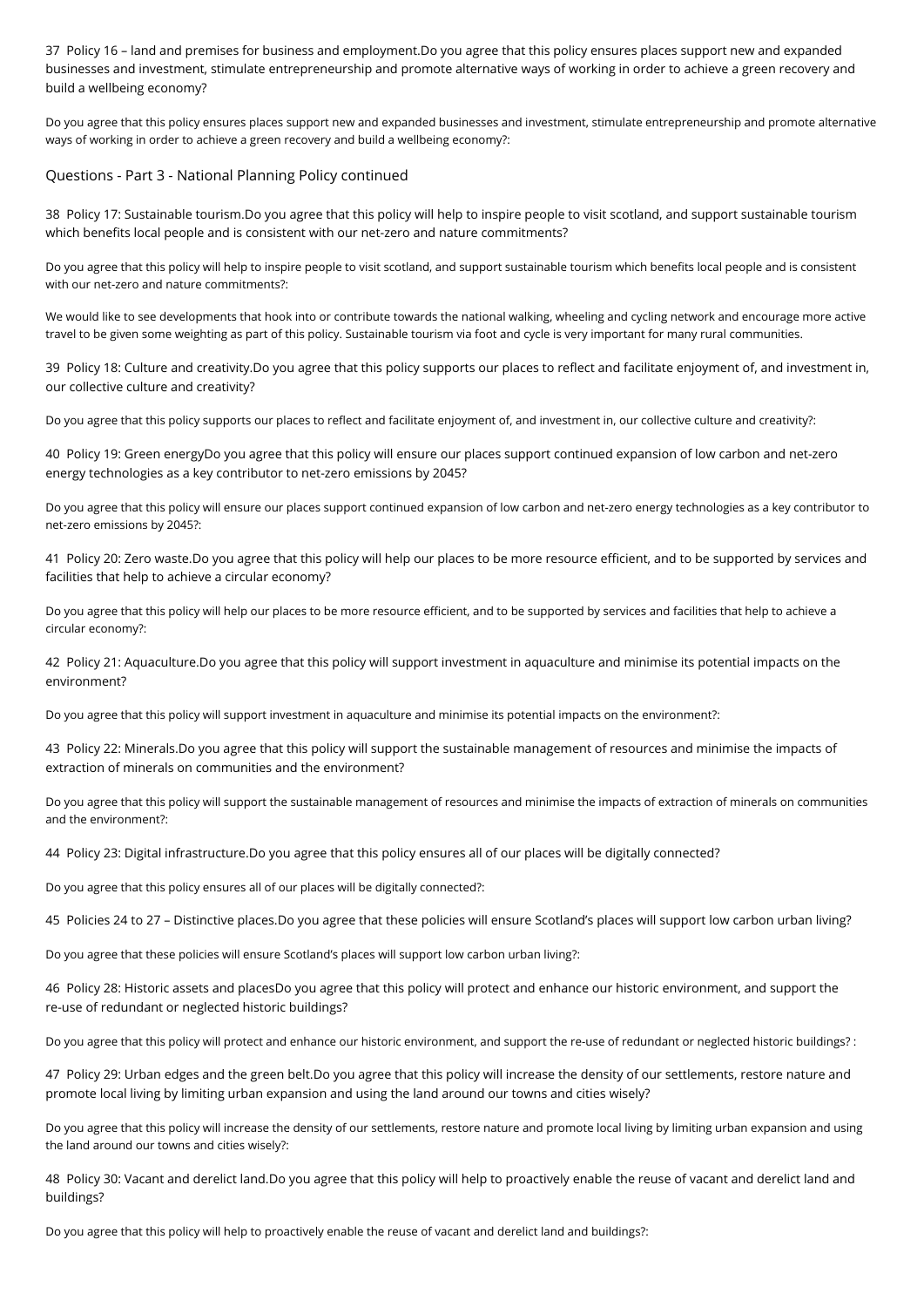49 Policy 31: Rural places.Do you agree that this policy will ensure that rural places can be vibrant and sustainable?

Do you agree that this policy will ensure that rural places can be vibrant and sustainable? :

50 Policy 32: Natural places.Do you agree that this policy will protect and restore natural places?

Do you agree that this policy will protect and restore natural places?:

51 Policy 33: Peat and carbon rich soils.Do you agree that this policy protects carbon rich soils and supports the preservation and restoration of peatlands?

Do you agree that this policy protects carbon rich soils and supports the preservation and restoration of peatlands? :

52 Policy 34 – Trees, woodland and forestry:Do you agree that this policy will expand woodland cover and protect existing woodland?

Do you agree that this policy will expand woodland cover and protect existing woodland?:

53 Policy 35: Coasts.Do you agree that this policy will help our coastal areas adapt to climate change and support the sustainable development of coastal communities?

Do you agree that this policy will help our coastal areas adapt to climate change and support the sustainable development of coastal communities?:

Questions - Part 4 - Delivering our spatial strategy

54 Do you agree with our proposed priorities for the delivery of the spatial strategy?

Do you agree with our proposed priorities for the delivery of the spatial strategy?:

55 Do you have any other comments on the delivery of the spatial strategy?

Do you have any other comments on the delivery of the spatial strategy?:

## Questions - Part 5 - Annexes

56 Annex A.Do you agree that the development measures identified will contribute to each of the outcomes identified in section 3A(3)(c) of the Town and Country Planning (Scotland) Act 1997?

Do you agree that the development measures identified will contribute to each of the outcomes identified in section 3a(3)(c) of the Town and Country Planning (Scotland) Act 1997? :

57 Annex B.Do you agree with the minimum all-tenure housing land requirement (mathlr) numbers identified above?

Do you agree with the minimum all-tenure housing land requirement (mathlr) numbers identified above?:

58 Annex C.Do you agree with the definitions set out above? Are there any other terms it would be useful to include in the glossary?

Do you agree with the definitions set out above? Are there any other terms it would be useful to include in the glossary?:

#### Questions - Integrated Impact Assessments

59 Environmental Report.What are your views on the accuracy and scope of the environmental baseline set out in the environmental report?

What are your views on the accuracy and scope of the environmental baseline set out in the environmental report? :

60 Environmental Report.What are your views on the predicted environmental effects of the draft NPF4 as set out in the environmental report? Please give details of any additional relevant sources.

What are your views on the predicted environmental effects of the draft NPF4 as set out in the environmental report? Please give details of any additional relevant sources.:

61 Environmental Report.What are your views on the potential health effects of the proposed national developments as set out in the environmental report?

What are your views on the potential health effects of the proposed national developments as set out in the environmental report?:

62 Environmental Report.What are your views on the assessment of alternatives as set out in the environmental report?

What are your views on the assessment of alternatives as set out in the environmental report?: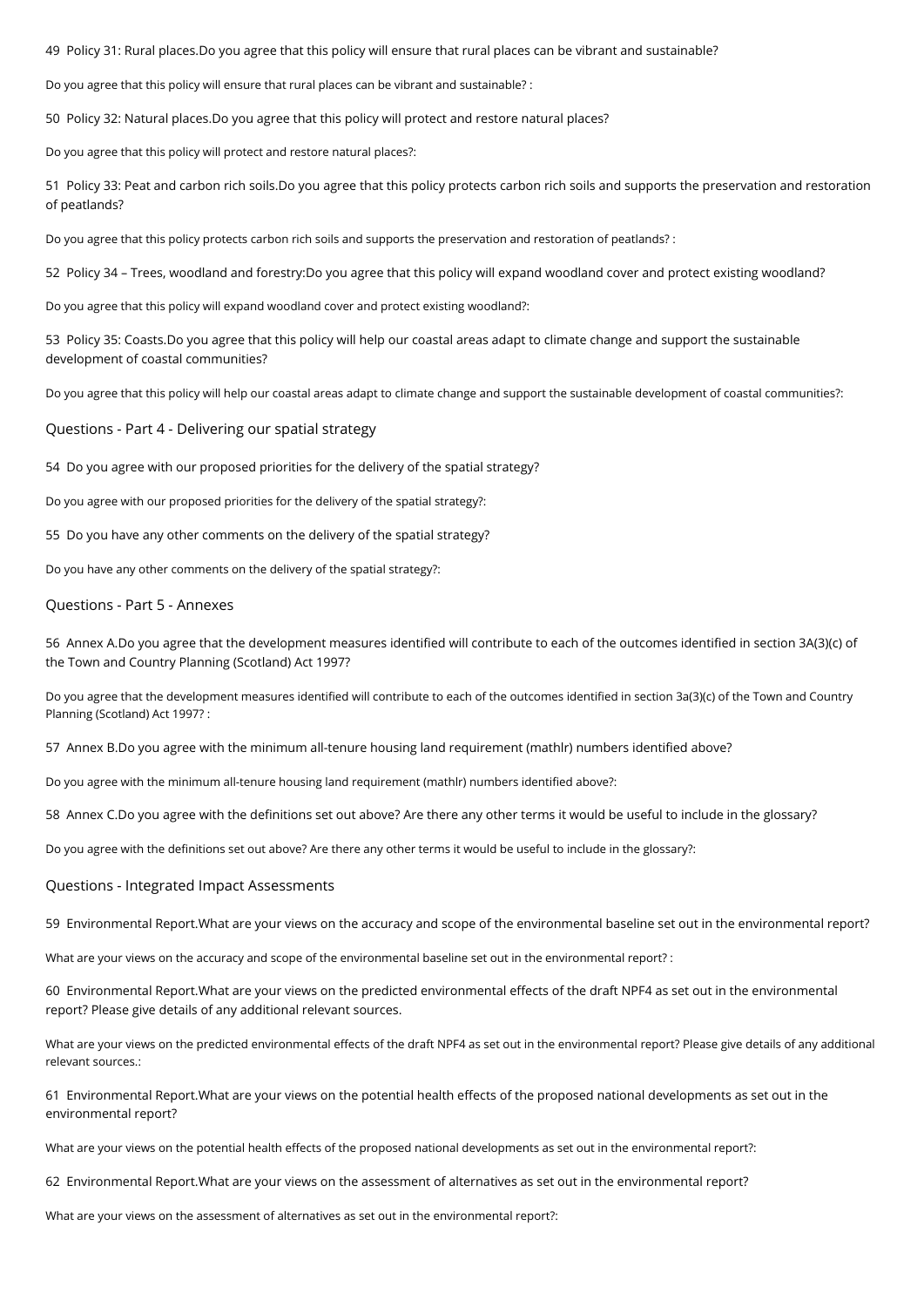63 Environmental Report.What are your views on the proposals for mitigation, enhancement and monitoring of the environmental effects set out in the environmental report?

What are your views on the proposals for mitigation, enhancement and monitoring of the environmental effects set out in the environmental report?:

64 Society and Equalities Impact Assessment.What are your views on the evidence and information to inform the society and equalities impact assessment?

What are your views on the evidence and information to inform the society and equalities impact assessment?:

65 Society and Equalities Impact Assessment.Do you have any comments on the findings of the equalities impact assessment?

Do you have any comments on the findings of the equalities impact assessment?:

66 Society and Equalities Impact Assessment.Do you have any comments on the findings of the children's rights and wellbeing impact assessment?

Do you have any comments on the findings of the children's rights and wellbeing impact assessment?:

67 Society and Equalities Impact Assessment.Do you have any comments on the fairer Scotland duty and the draft NPF4?

Do you have any comments on the fairer Scotland duty and the draft NPF4?:

68 Society and Equalities Impact Assessment.Do you have any comments on the consideration of human rights and the draft NPF4?

Do you have any comments on the consideration of human rights and the draft NPF4?:

Do you have any comments on the consideration of human rights and the draft NPF4?:

69 Society and Equalities Impact Assessment.Do you have any comments on the islands impact assessment?

Do you have any comments on the islands impact assessment?:

70 Business and Regulatory Impact Assessment.Do you have any comments on the partial business and regulatory impact assessment?

Do you have any comments on the partial business and regulatory impact assessment? :

#### About you

What is your name?

Name: Spokes, The Lothian Cycle Campaign

What is your email address?

Email: spokes@spokes.org.uk

Are you responding as an individual or an organisation?

Organisation

What is your organisation?

Organisation: Spokes, The Lothian Cycle Campaign

The Scottish Government would like your permission to publish your consultation response. Please indicate your publishing preference:

Publish response only (without name)

We will share your response internally with other Scottish Government policy teams who may be addressing the issues you discuss. They may wish to contact you again in the future, but we require your permission to do so. Are you content for Scottish Government to contact you again in relation to this consultation exercise?

Yes

I confirm that I have read the privacy policy and consent to the data I provide being used as set out in the policy.